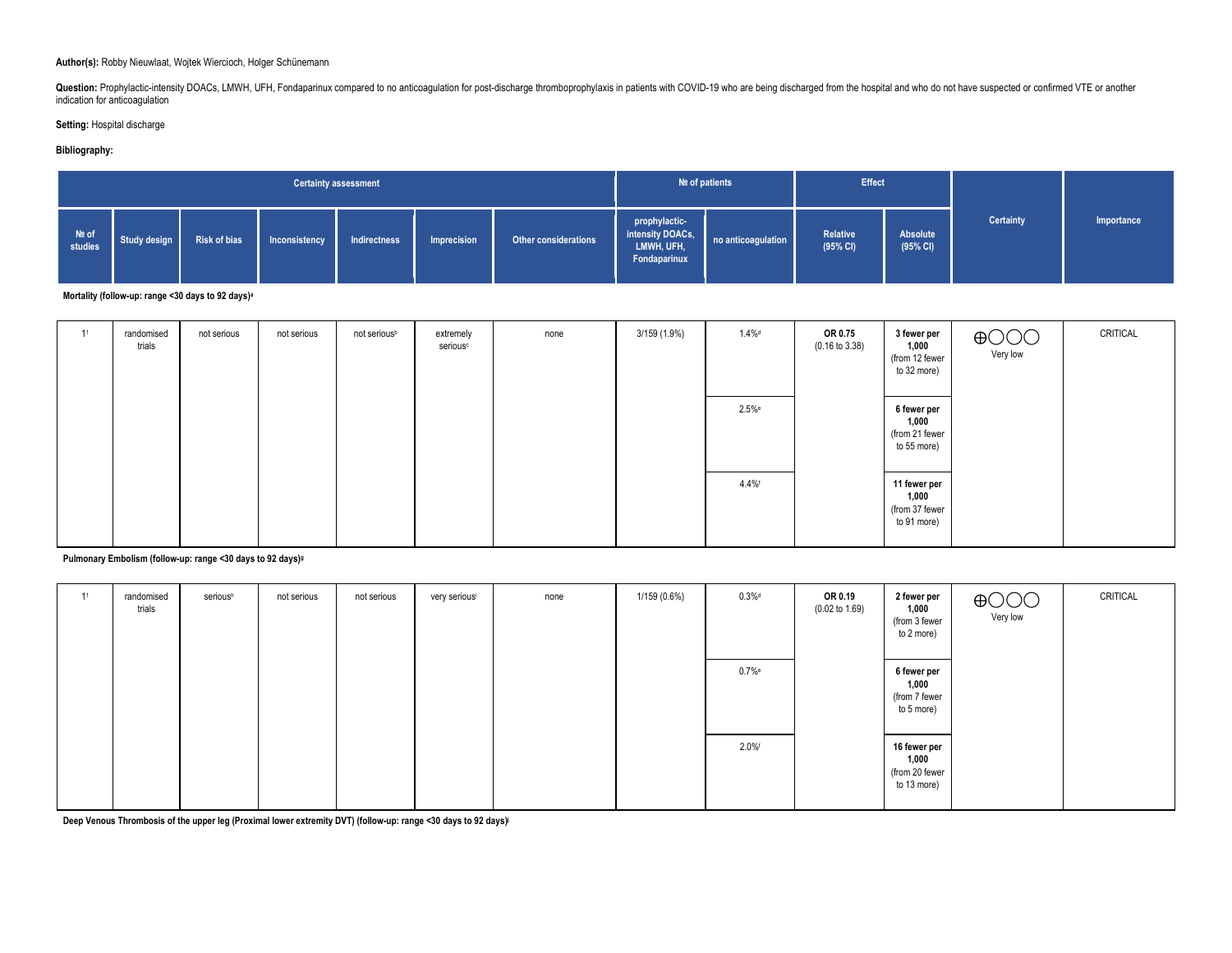|                    | <b>Certainty assessment</b> |                     |               |              |               |                      |                                                                 | Nº of patients        | Effect                    |                                                                    |                             |            |
|--------------------|-----------------------------|---------------------|---------------|--------------|---------------|----------------------|-----------------------------------------------------------------|-----------------------|---------------------------|--------------------------------------------------------------------|-----------------------------|------------|
| $Ne$ of<br>studies | <b>Study design</b>         | <b>Risk of bias</b> | Inconsistency | Indirectness | Imprecision   | Other considerations | prophylactic-<br>intensity DOACs,<br>LMWH, UFH,<br>Fondaparinux | no anticoagulation    | Relative<br>(95% CI)      | Absolute<br>(95% CI)                                               | Certainty                   | Importance |
| 11                 | randomised<br>trials        | seriousk            | not serious   | not serious  | very seriousi | none                 | $0/159(0.0\%)$                                                  | $0.1\%$ d<br>$0.3%$ e | OR 0.14<br>(0.01 to 2.74) | 1 fewer per<br>1,000<br>(from 1 fewer<br>to 2 more)<br>3 fewer per | $\bigoplus$ OOO<br>Very low | CRITICAL   |
|                    |                             |                     |               |              |               |                      |                                                                 |                       |                           | 1,000<br>(from 3 fewer<br>to 5 more)                               |                             |            |
|                    |                             |                     |               |              |               |                      |                                                                 | $1.2\%$ f             |                           | 10 fewer per<br>1,000<br>(from 12 fewer<br>to 20 more)             |                             |            |

**Major Bleeding (follow-up: range 35 days to 92 days)l**

| randomised<br>trials | not serious | not serious | not serious | very serious <sup>m</sup> | none | $0/159(0.0\%)$ | $0/159(0.0\%)$       | not estimable | 0 fewer per<br>1,000<br>$(from - to -)$ | $\oplus$ $\oplus$<br>Low | CRITICAL |
|----------------------|-------------|-------------|-------------|---------------------------|------|----------------|----------------------|---------------|-----------------------------------------|--------------------------|----------|
|                      |             |             |             |                           |      |                | $0.0\%$ <sup>n</sup> |               |                                         |                          |          |
|                      |             |             |             |                           |      |                | $1.6\%$ °            |               |                                         |                          |          |

**NON-COVID acutely ill - Major Bleedingl**

| 42,3,4,5 | randomised<br>trials | not serious | not serious | very serious <sup>p</sup> | not serious | none | $0/13872(0.0\%)$ | 0.4%    | RR 2.09<br>$(1.33 \text{ to } 3.27)$ | 4 more per<br>1,000<br>(from 1 more<br>to 9 more)   | $\oplus$ $\oplus$<br>Low | CRITICAL |
|----------|----------------------|-------------|-------------|---------------------------|-------------|------|------------------|---------|--------------------------------------|-----------------------------------------------------|--------------------------|----------|
|          |                      |             |             |                           |             |      |                  | $1.2\%$ |                                      | 13 more per<br>1,000<br>(from 4 more<br>to 27 more) |                          |          |

**Ischemic Stroke (follow-up: range 35 days to 92 days)r**

| 4.4 | randomised<br>.<br>trials | seriouss | not serious | not serious | very serious <sup>m</sup> | none | $0/159(0.0\%)$ | $0/159(0.0\%)$ | not estimable | 0 fewer per<br>1,000<br>(from -- to --) | $\bigoplus$ OOO<br>Very low | <b>IMPORTANT</b> |
|-----|---------------------------|----------|-------------|-------------|---------------------------|------|----------------|----------------|---------------|-----------------------------------------|-----------------------------|------------------|
|     |                           |          |             |             |                           |      |                |                |               |                                         |                             |                  |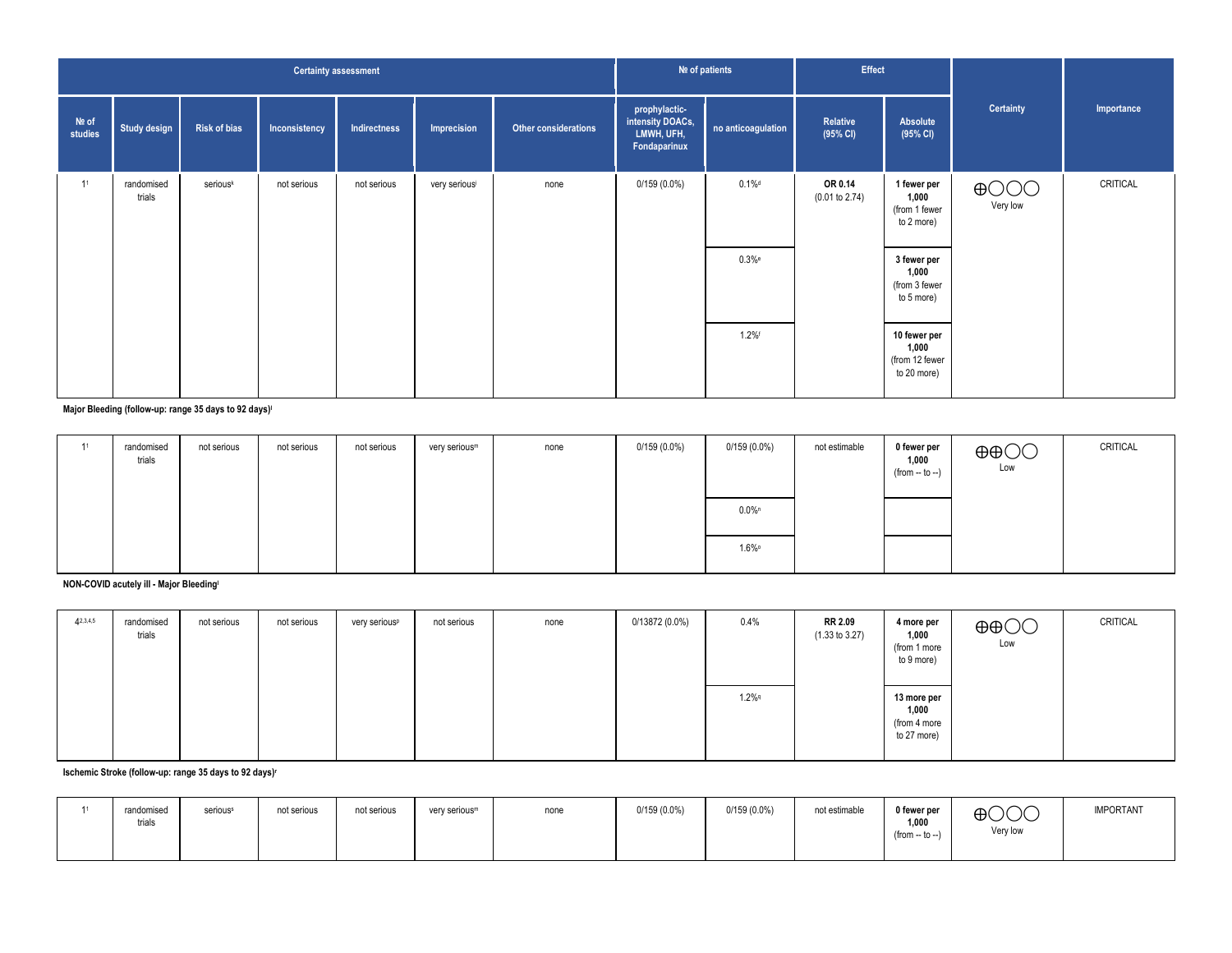|                  |              |                                                                                             | <b>Certainty assessment</b> |  |  |  | Nº of patients                                                  |                    | <b>Effect</b>        |                      |           |            |
|------------------|--------------|---------------------------------------------------------------------------------------------|-----------------------------|--|--|--|-----------------------------------------------------------------|--------------------|----------------------|----------------------|-----------|------------|
| Nº of<br>studies | Study design | Other considerations<br><b>Risk of bias</b><br>Indirectness<br>Imprecision<br>Inconsistency |                             |  |  |  | prophylactic-<br>intensity DOACs,<br>LMWH, UFH,<br>Fondaparinux | no anticoagulation | Relative<br>(95% CI) | Absolute<br>(95% CI) | Certainty | Importance |
|                  |              |                                                                                             |                             |  |  |  | 0.4%                                                            |                    |                      |                      |           |            |

**ST-elevation Myocardial Infarction (follow-up: range 35 days to 92 days; assessed with: Myocardial Infarction)<sup>u</sup>**

| randomised<br>trials | seriouss | not serious | not serious | very serious <sup>m</sup> | none | $0/159(0.0\%)$ | $0/159(0.0\%)$ | not estimable | 0 fewer per<br>1,000<br>$(from - to -)$ | $\bigoplus$ $\bigodot$ $\bigodot$<br>Very low | <b>IMPORTANT</b> |
|----------------------|----------|-------------|-------------|---------------------------|------|----------------|----------------|---------------|-----------------------------------------|-----------------------------------------------|------------------|
|                      |          |             |             |                           |      |                | 0.5%           |               |                                         |                                               |                  |

**Readmission (follow-up: range 35 days to 92 days)**

| randomised<br>trials | not serious | not serious | not serious | very serious <sup>w</sup> | none | $0/159(0.0\%)$ | 2/159 (1.3%) | OR 0.20<br>(0.01 to 4.15) | 10 fewer per<br>1,000<br>(from 12 fewer<br>to 38 more)       | $\oplus$ $\oplus$<br>Low | CRITICAL |
|----------------------|-------------|-------------|-------------|---------------------------|------|----------------|--------------|---------------------------|--------------------------------------------------------------|--------------------------|----------|
|                      |             |             |             |                           |      |                | $15.5\%$     |                           | 120 fewer per<br>1,000<br>(from 153<br>fewer to 277<br>more) |                          |          |

**CI:** confidence interval; **OR:** odds ratio; **RR:** risk ratio

# **Explanations**

a. The decision thresholds for All-Cause Mortality were: 16 per 1,000 for Trivial/Small; 31 per 1,000 for Small/Moderate; 60 per 1,000 for Moderate/Large

b. The MICHELLE trial included patients at high risk of VTE and low risk of bleeding. It is unclear what proportion of all discharged COVID-19 patients this represents.

c. The 95% CI of the absolute effect estimate crosses multiple decision thresholds and includes small benefit and moderate harm; rated down 3 levels for extremely serious imprecision

d. Lower boundary of 95% CI of pooled baseline risk analysis

e. Mean of pooled baseline risk analysis

f. Higher boundary of 95% CI of pooled baseline risk analysis

g. The decision thresholds for Pulmonary Embolism (Moderate severity) were: 27 per 1,000 for Trivial/Small; 53 per 1,000 for Small/Moderate; 103 per 1,000 for Moderate/Large

h. Patients and providers were not blinded to group allocation and it is unclear if test ordering was balanced during the trial. The CTPA that was planned in all patients at 35 days, but performed in <80%, was assumed to p

i. The effect estimate is based on few events; rated down 2 levels for very serious imprecision

j. The decision thresholds for Proximal Deep Venous Thrombosis (Moderate severity) were: 37 per 1,000 for Trivial/Small; 73 per 1,000 for Small/Moderate; 142 per 1,000 for Moderate/Large